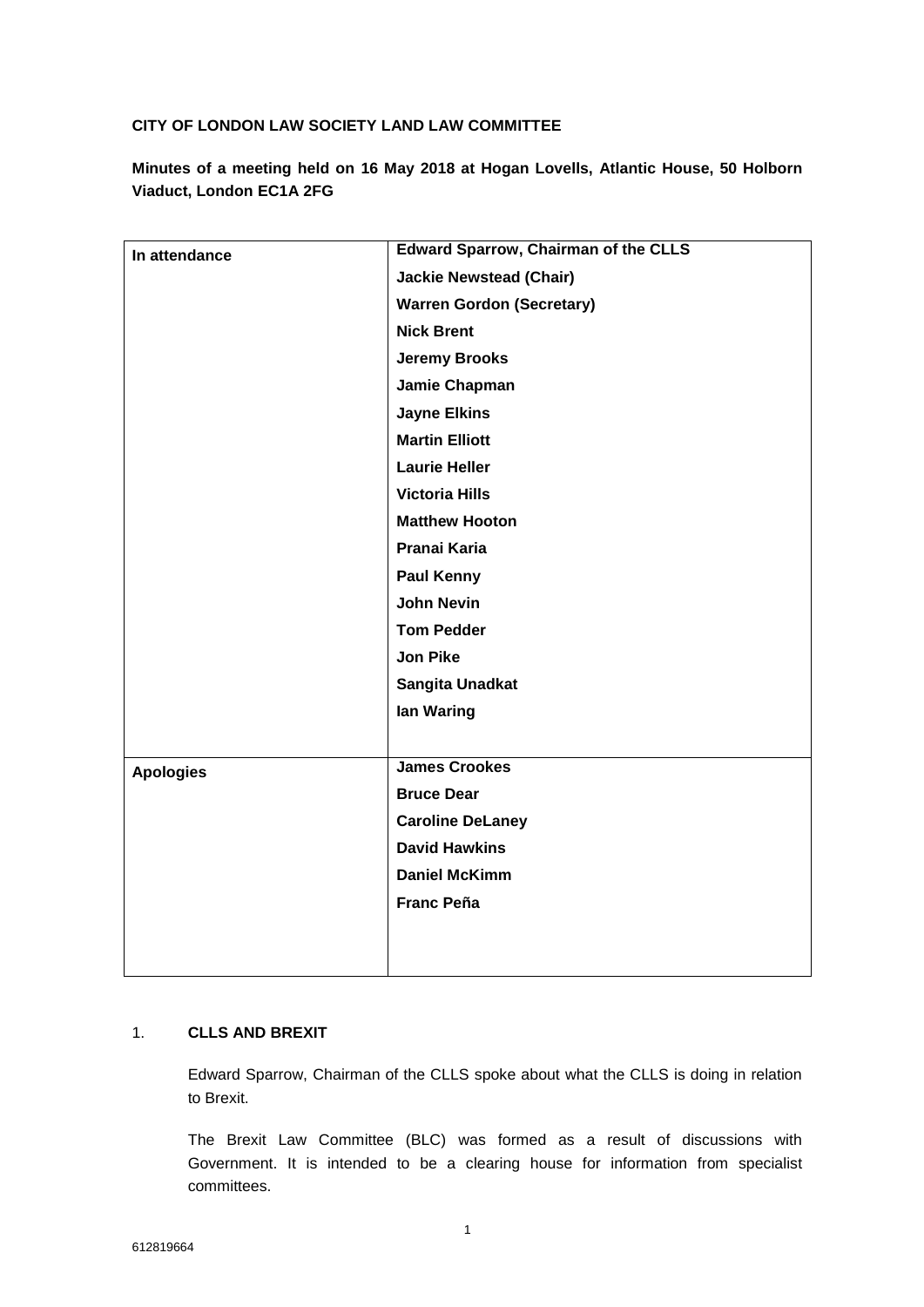BLC is looking at the effect of Brexit on the UK's legal system and is liaising with the Ministry of Justice.

There is also a Mutual Market Access Working group looking at the effect of Brexit on the legal profession and this group is liaising with BEIS.

BLC is chaired by Edward and comprises representatives from the Judiciary, Bar, Law Society of England and Wales, Law Society of Scotland, CLLS, City Corporation, City UK, GC 100, Ministry of Justice (Director of Policy) and other senior attendees.

The message from Government is that this is a positive exercise and BLC's contributions will be fed into the process, but the outcome will depend on political decisions yet to be taken.

What does BLC do?

It works at a high level and discusses papers already produced on topics such as Companies Act – schemes of arrangement impacted by European legislation; competition law; IP; insolvency; and tax. Enforcement of judgments is discussed. The existing Conventions are important to the attractiveness of the UK jurisdiction and the discussion includes the practicality of adhering to the Conventions.

In terms of key themes, BLC is not a special pleading by lawyers. The legal system is crucial to enable business in the UK to work.

The need is to replicate what we currently have or as near as possible. Is there a "red line" for example about the ECJ's jurisdiction for commercial matters, and how far does it extend?

Looking forward, there will be lots of legislation to transpose European law into UK law. BLC hasn't sufficient resources to deal with this alone, so there will be working parties based on the specialist CLLS committees (liaising via their Chairs) allied to the specialist Law Society committees (via their Chairs) and this resource will be made available to Government departments when they want comments on legislation.

The theory is that this is policy neutral since the transposing of European Law into UK law does not change policy.

Once European Law has been transposed into UK law, then there may be more contentious policy-driven changes. How that happens remains to be seen.

The Chairs of committees will seek resources from their committees.

The Bar has also offered help  $-2$  barristers are acting as clearing houses to pass points to other specialist barristers.

The BLC may also seek assistance from City Law firms.

Jackie Newstead said she would liaise with other relevant CLLS Committee chairs such as for Planning and Construction.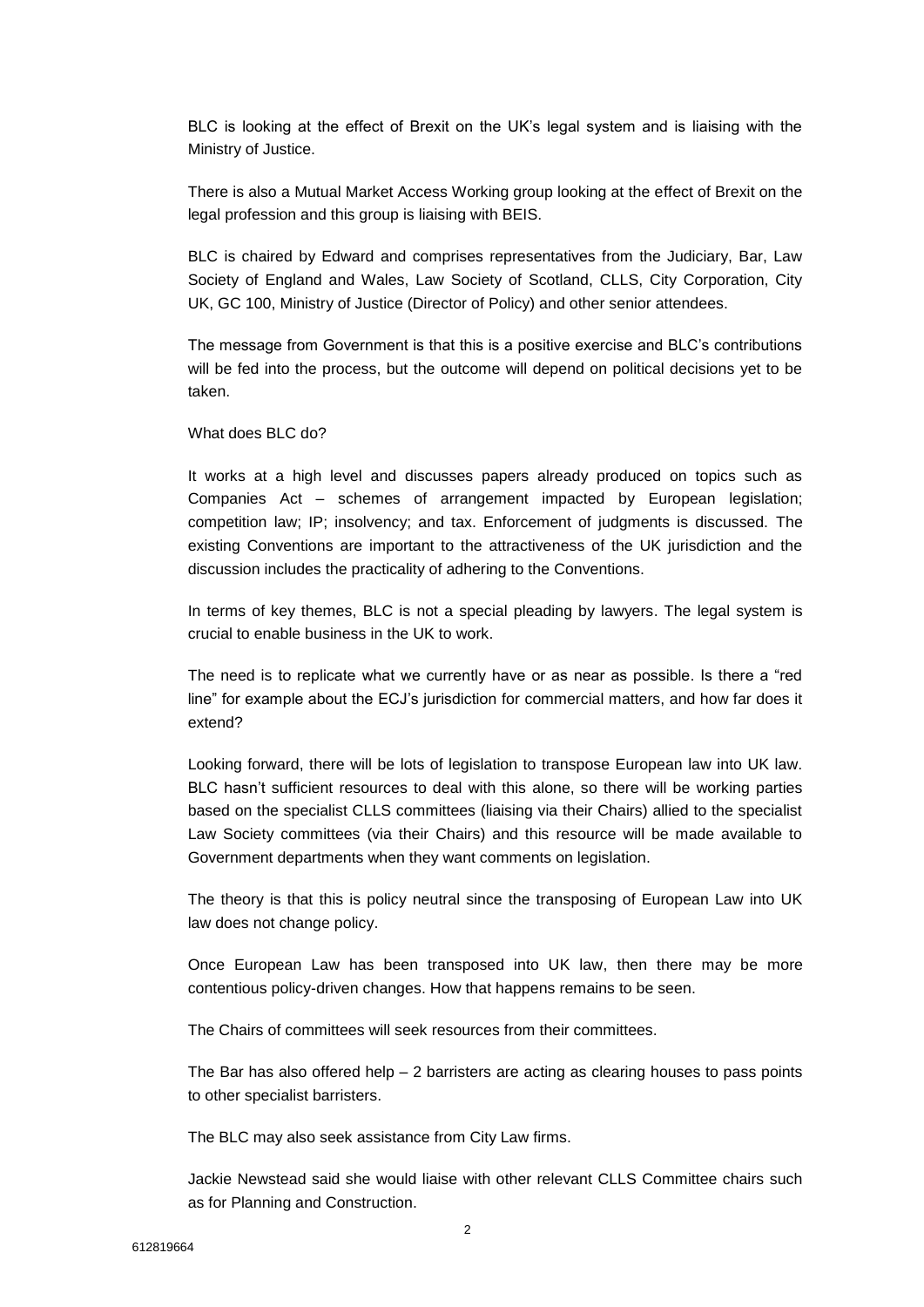Volunteers will be sought from the Land Law Committee for the Brexit task force. Many thanks to Edward for attending the meeting and providing this very helpful update.

### 2. **APPROVAL OF MINUTES**

The Minutes for March's Committee meeting were approved and will be added to the CLLS website.

### 3. **GDPR**

On 25 May 2018, GDPR comes into force for information of individuals.

One Committee member, having spoken to their data protection expert, considered that the main problem is with "Big Brother" information that agents receive inadvertently. Examples would be personal information embedded in passes for buildings and customers' personal information/footfall monitoring tracked by owners or managers of shopping centres.

The issue is whether the relevant party such as a landlord is a processor or controller? A controller just receives information and according to the Committee member, landlords are more likely to be controllers. It was suggested that privacy notices would likely need to be sent to tenants. It would be a more difficult situation if a landlord was a processor statutory provisions would be needed in leases and so leases would need varying.

It was also suggested that managing agents would need to serve privacy notice on tenants.

The question was posed that if an investor landlord outsources management to agents, do the GDPR duties sit with the agent? It was considered (but without the benefit of expert GDPR advice) that the landlord is responsible but delegates to the agent. It depends on who is the controller or processor. It was suggested that asset management agreements may need to be changed to clarify this.

GDPR concerns will also apply to turnover data.

This is clearly a highly complex subject and the Chair of the CLLS Data Law Committee and colleagues will be invited to come along to the June Committee meeting so that the Committee can raise particular property situations to seek the experts' views.

# 4. **UPDATING CITY CORPORATION'S STANDARD WAYLEAVE AGREEMENT FOR THE NEW ELECTRONIC COMMUNICATIONS CODE**

The City Corporation's Standard wayleave agreement has been updated for the new Electronic Communications Code. The City of London has run a short consultation on the updated document and there will be a meeting in June of draftsmen and the City to consider the feedback to the consultation. It is hoped that the revised wayleave will be launched shortly afterwards.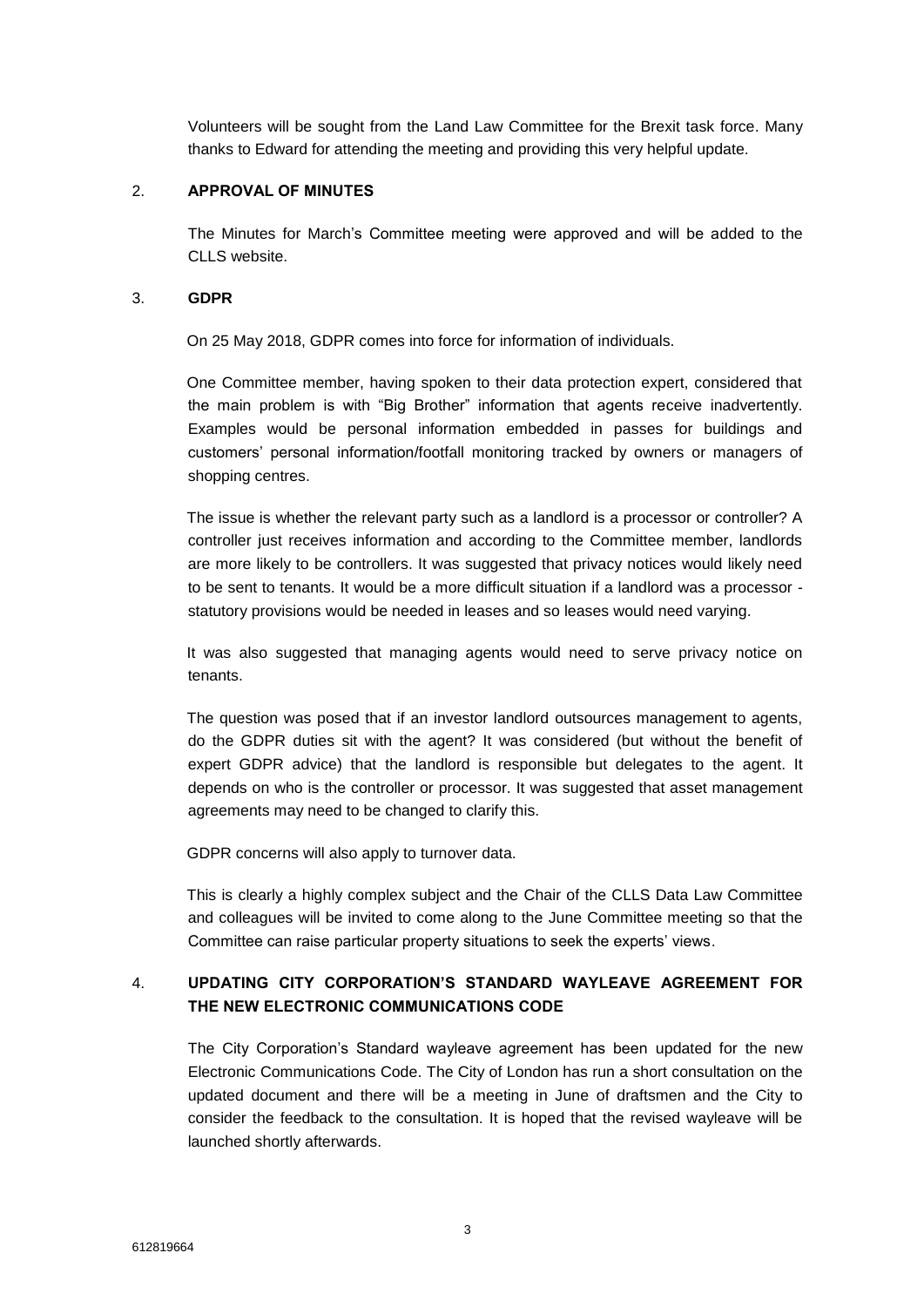# 5. **PROPOSED NEW RICS CODE FOR LEASING BUSINESS PREMISES**

The Committee provided a response to the RICS's consultation on the new Code for Leasing Business Premises

[http://www.citysolicitors.org.uk/attachments/article/114/RICS%20Consultation%20on%20t](http://www.citysolicitors.org.uk/attachments/article/114/RICS%20Consultation%20on%20the%20new%20Code%20for%20Leasing%20Business%20Premises%20-%2012%2004%2018.pdf) [he%20new%20Code%20for%20Leasing%20Business%20Premises%20-](http://www.citysolicitors.org.uk/attachments/article/114/RICS%20Consultation%20on%20the%20new%20Code%20for%20Leasing%20Business%20Premises%20-%2012%2004%2018.pdf) [%2012%2004%2018.pdf](http://www.citysolicitors.org.uk/attachments/article/114/RICS%20Consultation%20on%20the%20new%20Code%20for%20Leasing%20Business%20Premises%20-%2012%2004%2018.pdf)

A meeting of the drafting group will take place on 18 May to discuss feedback to the consultation.

# 6. **LAW COMMISSION'S CALL FOR EVIDENCE ON COMMONHOLD**

The Committee submitted a response to the Law Commission's Call for evidence on Commonhold.

[http://www.citysolicitors.org.uk/attachments/article/114/Law%20Commission%20Consulta](http://www.citysolicitors.org.uk/attachments/article/114/Law%20Commission%20Consultation%20on%20Commonhold%20Land%20-%2019%2004%2018.pdf) [tion%20on%20Commonhold%20Land%20-%2019%2004%2018.pdf](http://www.citysolicitors.org.uk/attachments/article/114/Law%20Commission%20Consultation%20on%20Commonhold%20Land%20-%2019%2004%2018.pdf)

Many thanks to Laurie Heller who played a large part in producing the response.

#### 7. **COMMITTEE'S ASSET AND DEVELOPMENT MANAGEMENT AGREEMENT**

A sub-group of the Committee recently met to review the Committee's asset and development management agreement with a view to a relaunch to create more publicity for the document. Some changes have been suggested and the sub-group may meet again with a view to having a draft ready for the next Committee meeting.

### 8. **CLLS OVERSEAS COUNSEL'S OPINION**

This has been updated for the Land Registry's new overseas entity execution wording. The form of Opinion itself dates from 2012 and it was suggested that it is reviewed to check it remains up to date. The document is widely used. This will be a project to follow conclusion of the Asset and Development Management Agreement project.

# 9. **PROPOSED NEW RICS CODE FOR SERVICE CHARGES IN COMMERCIAL PROPERTY**

The new RICS Professional Statement on Service charge for commercial property will be launched shortly.

# 10. **CONCERNS WITH PROCESS FOR AND DRAFTING OF SUB-STATION LEASES**

There was interest from representatives of power companies in being involved in a Committee project to create standardisation of process and documentation for the grant of sub-station leases. Volunteers from the Committee were requested for this project.